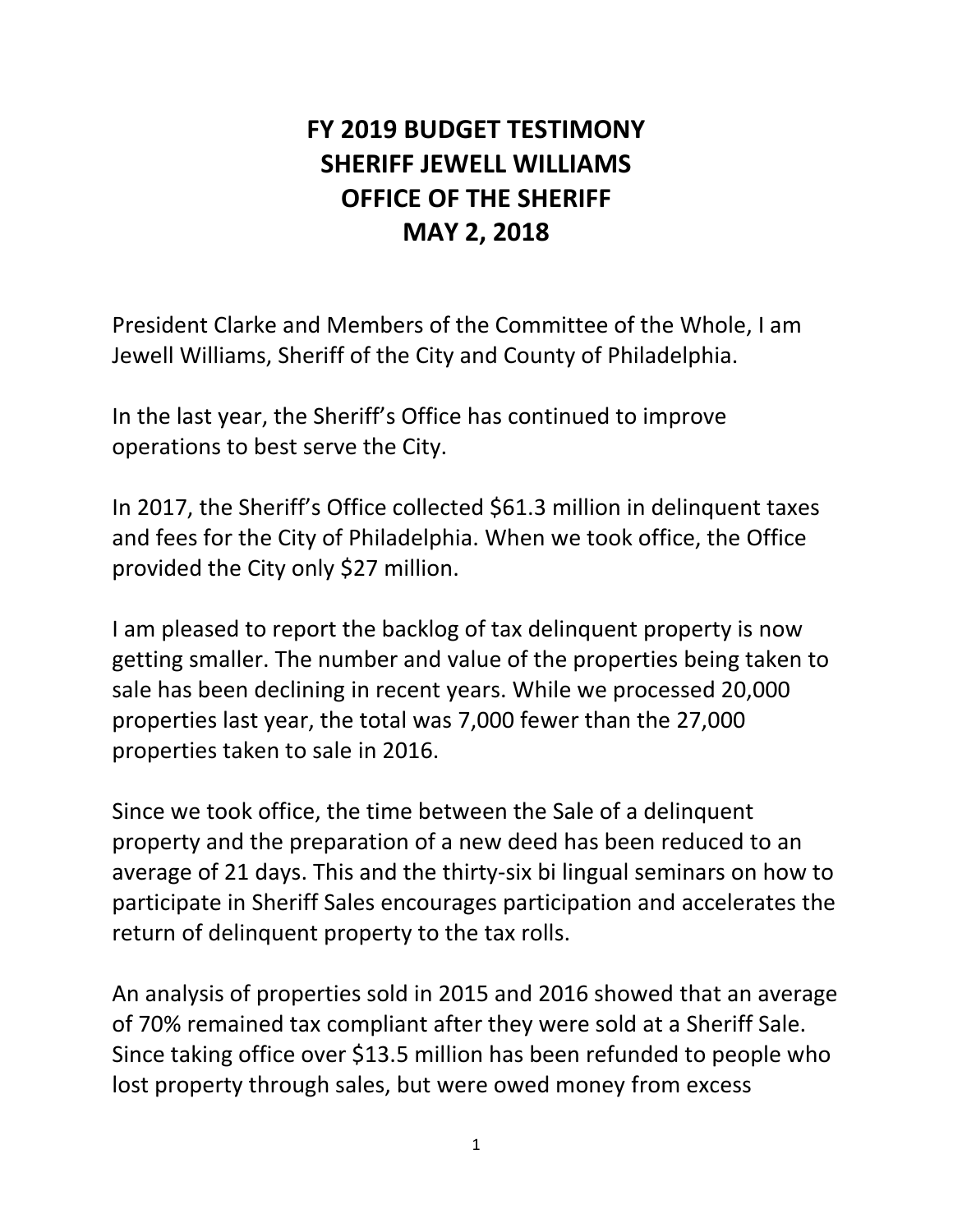proceeds. In the past no effort was made to locate and pay these people.

While we are the largest collector of delinquent taxes for the City, our primary job is to protect Philadelphia's court system. We now guard eight court facilities and have increased patrols at City Hall public and court floors.

Over 87,000 prisoners were transported between jail and court facilities.

Our warrant unit arrested over 5,100 felons and served over 4,400 warrants.

In six and half years, we have not had anyone escape.

The proposed FY 19 Budget that is now before you hold General Fund expenses at \$24.5 million. Over 93% of this is for 408 employees, of which 314 or 77% are uniform personnel. Of the \$1.1 million purchase of services budget, 54% or \$596,000 is allocated for transporting and feeding prisoners in our care. Last year we served 96,880 sandwiches to people in our care, making the Sheriff the largest provider of sandwiches in the City of Philadelphia.

In the coming year, the office will pay to the City three times our cost. Over \$32 million, will come from the collection of delinquent taxes and \$13 million will come from delinquent water and gas charges.

In addition, we plan to earn over \$12 million in City fees charged for various legal services such as servicing writs and court orders.